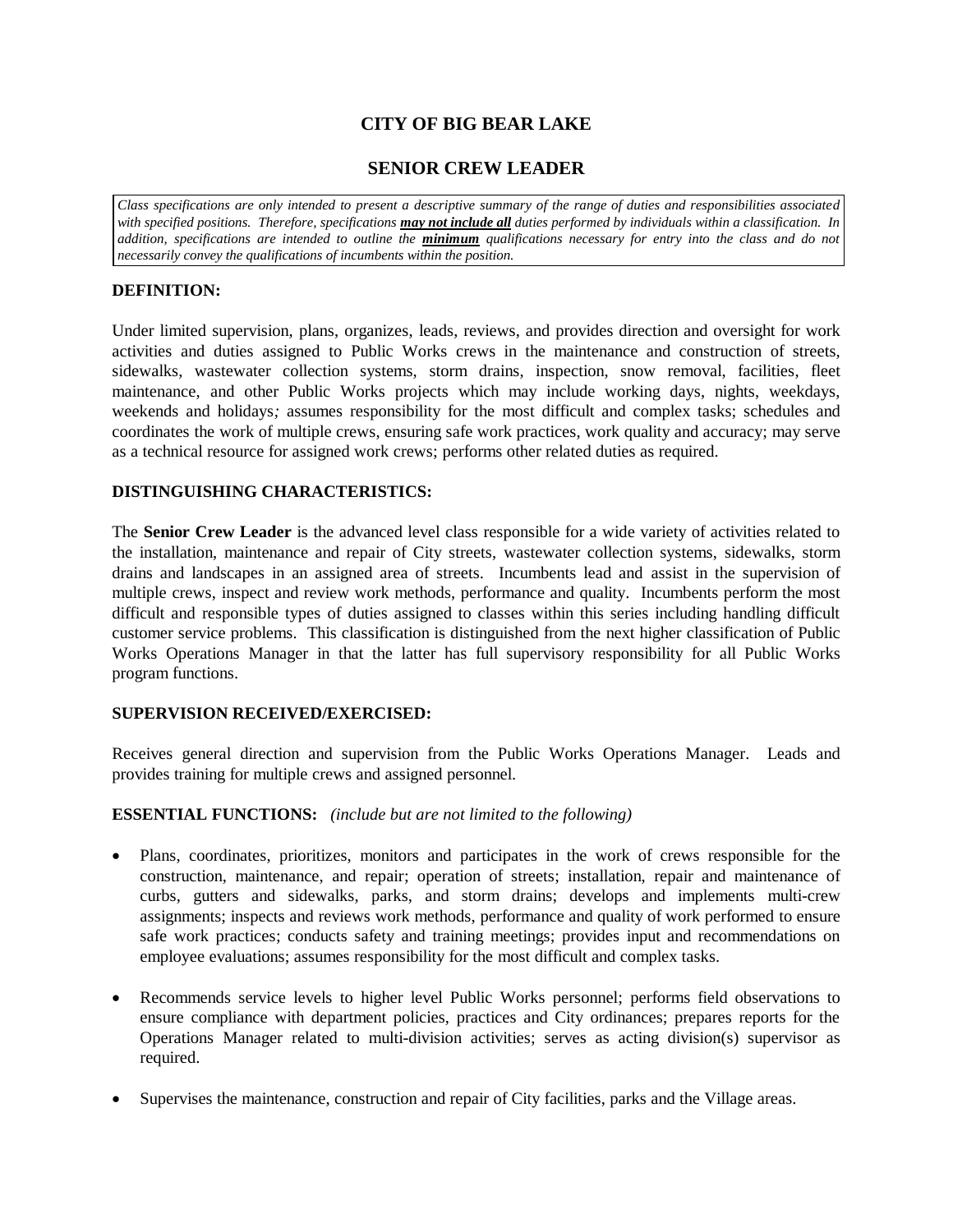- Oversees the operation, repair and maintenance of the City's fleet, heavy equipment and related power equipment; assists with coordinating the purchase and replacement of equipment as needed or directed.
- Directs staff involved in setting up and dismantling displays, lights, banners, seats and traffic control devices relating to City and special events.
- Oversees snow removal activities; may operate a snow plow; and responds to emergency winter incidents.
- Prepares cost estimates for street and storm drain construction, maintenance and repair activities; procures parts and materials for projects; maintains and inspects inventories of parts and supplies on a routine basis.
- May be assigned to provide office support in scheduling, time reporting, permitting and purchasing; maintains records and writes a variety of reports and memos on work performed and accident reports related to damage to public property and coordinates with the general liability administrators.
- Establishes and enforces operating and safety procedures; ensures adherence to safe work methods, procedures and practices; inspects division equipment and ensures compliance with department practices; responds to maintenance needs and schedules appropriate service and repair.
- Responds to the more difficult and complex questions, concerns and emergency calls from the general public; makes recommendations and/or takes appropriate action to resolve issues and problems as necessary, explains priorities and programs; responds to inquiries about department policies, rules, regulations and City ordinances, establishes and maintains a customer service orientation within the assigned work crews.
- Assists in the work of other divisions when needed; may operate equipment during snow removal activities in assigned areas; responds to emergency call outs when needed.
- Demonstrates a full understanding of applicable policies, procedures and work methods associated with assigned duties; evaluates assigned work activities.
- Establishes positive working relationships with representatives of community organizations, state/local agencies, contractors, City management, staff, and the public.

### **PHYSICAL, MENTAL AND ENVIRONMENTAL WORKING CONDITIONS:**

Position requires sitting, standing, walking on level and slippery surfaces, reaching, twisting, turning, kneeling, bending, stooping, squatting, crouching, grasping, and making repetitive hand movement in the performance of daily duties. Incumbents perform manual labor at high altitude. The position also requires both near and far vision when inspecting work and operating assigned equipment. The need to lift, carry and push tools, equipment and supplies weighing 50 pounds or more is also required. Additionally, the incumbent in this position works in all weather conditions, including wet, snow, hot and cold. The incumbent may use chemicals, lubricants, herbicides and pesticides, which may expose the employee to fumes, dust and air contaminants. Incumbents may be exposed to mechanical, electrical and biological hazards. The nature of the work also requires the incumbent to climb ladders, work at heights over 10 feet, work in confined spaces, use power and noise producing tools and equipment, drive motorized vehicles and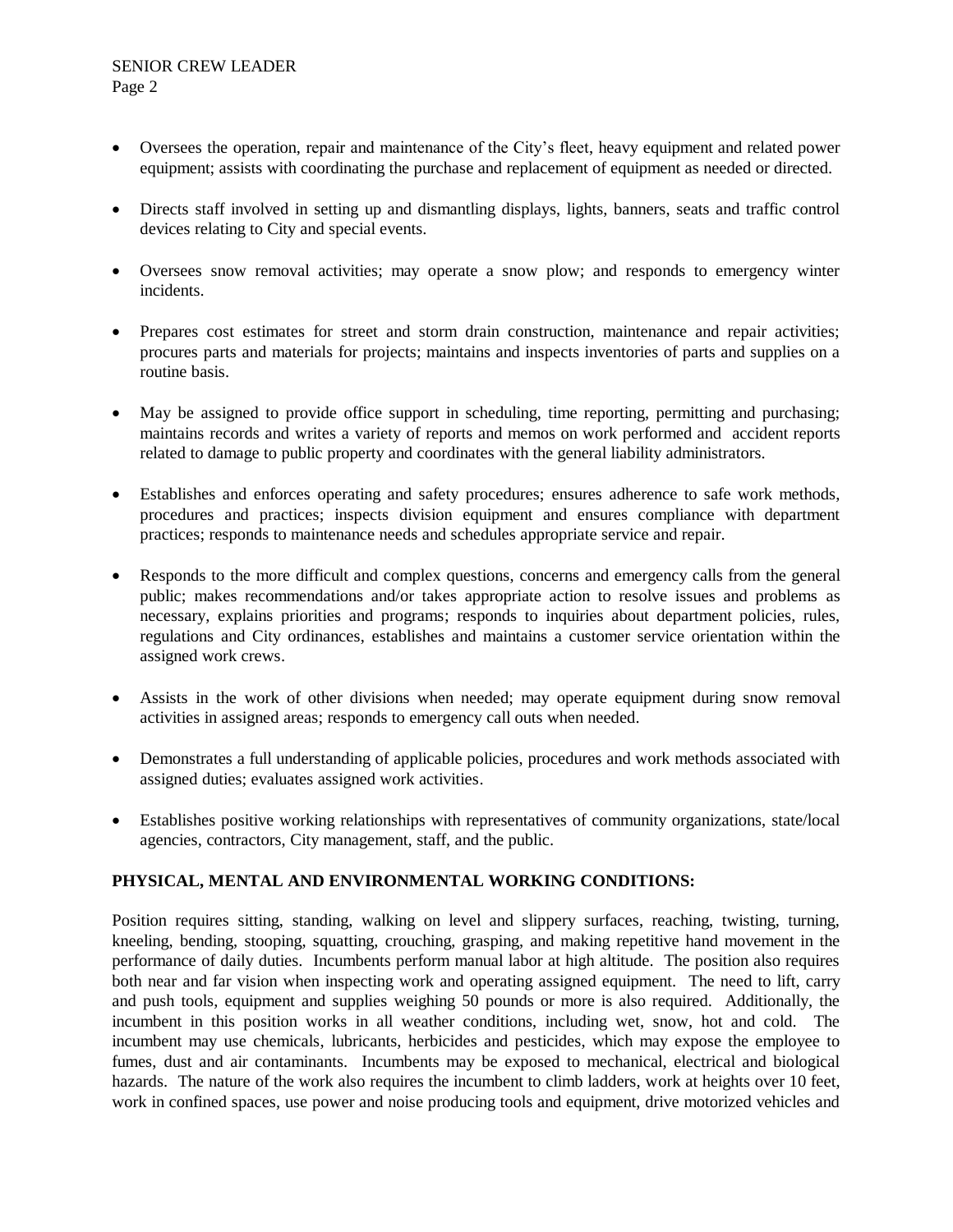SENIOR CREW LEADER Page 3

heavy equipment, and work in heavy vehicle traffic conditions. The incumbent may be required to work nights and weekends and respond to after-hours emergency call-outs and stand-by

Some of these requirements may be accommodated for otherwise qualified individuals requiring and requesting such accommodations.

**QUALIFICATIONS:** *(The following are minimal qualifications necessary for entry into the classification.)*

#### **Education and/or Experience**

Any combination of education and experience that has provided the knowledge, skills and abilities necessary for a **Senior Crew Leader**. A typical way of obtaining the required qualifications is to possess the equivalent of five years of experience in the construction, maintenance, repair and operation of streets, landscapes, and storm drains at least two of which were in a lead capacity as a Crew Leader or equivalent and a high school diploma or equivalent. Directly related college level or technical course work is highly desirable.

#### **License/Training/Certificate:**

Possession of a valid class A California driver's license is preferred.

Possession of a valid Grade I Wastewater Collection System certification from California Water Environment Association (CWEA), or ability to obtain such certification within one year of appointment required.

QSP (Qualified SWPPP Practitioner) State approved training and certificate required within one year of appointment.

**KNOWLEDGE/ABILITIES/SKILLS:** *(The following are a representative sample of the KAS's necessary to perform essential duties of the position.)* 

### **Knowledge of:**

Practices, techniques and materials used in maintenance, construction, mechanics and repair of streets, facilities, storm drains, and parks; operational and maintenance characteristics of different types of vehicles, equipment and tools used in public works construction and maintenance; knowledge of NPDES regulations and procedures; methods and techniques of leading, training and motivating assigned crews; proper methods of traffic control and delineation; basic principles of mathematics; record keeping; modern office equipment, including a computer and applicable software; methods and techniques for record keeping and report preparation and writing; proper English, spelling and grammar; occupational hazards and standard safety practices including traffic control and confined space entry; operational characteristics of standard, heavy and light duty maintenance tools and equipment; applicable Federal, State and local laws, codes and regulations;

### **Ability to:**

Lead, teach, mentor assigned staff; perform a wide variety of public works construction and maintenance activities; operate a variety of vehicles, lifts, tools and equipment used in construction and maintenance; perform advanced level work in assigned area; estimate time and materials for completion of projects; read and interpret blueprints, work sketches and specialized maps; make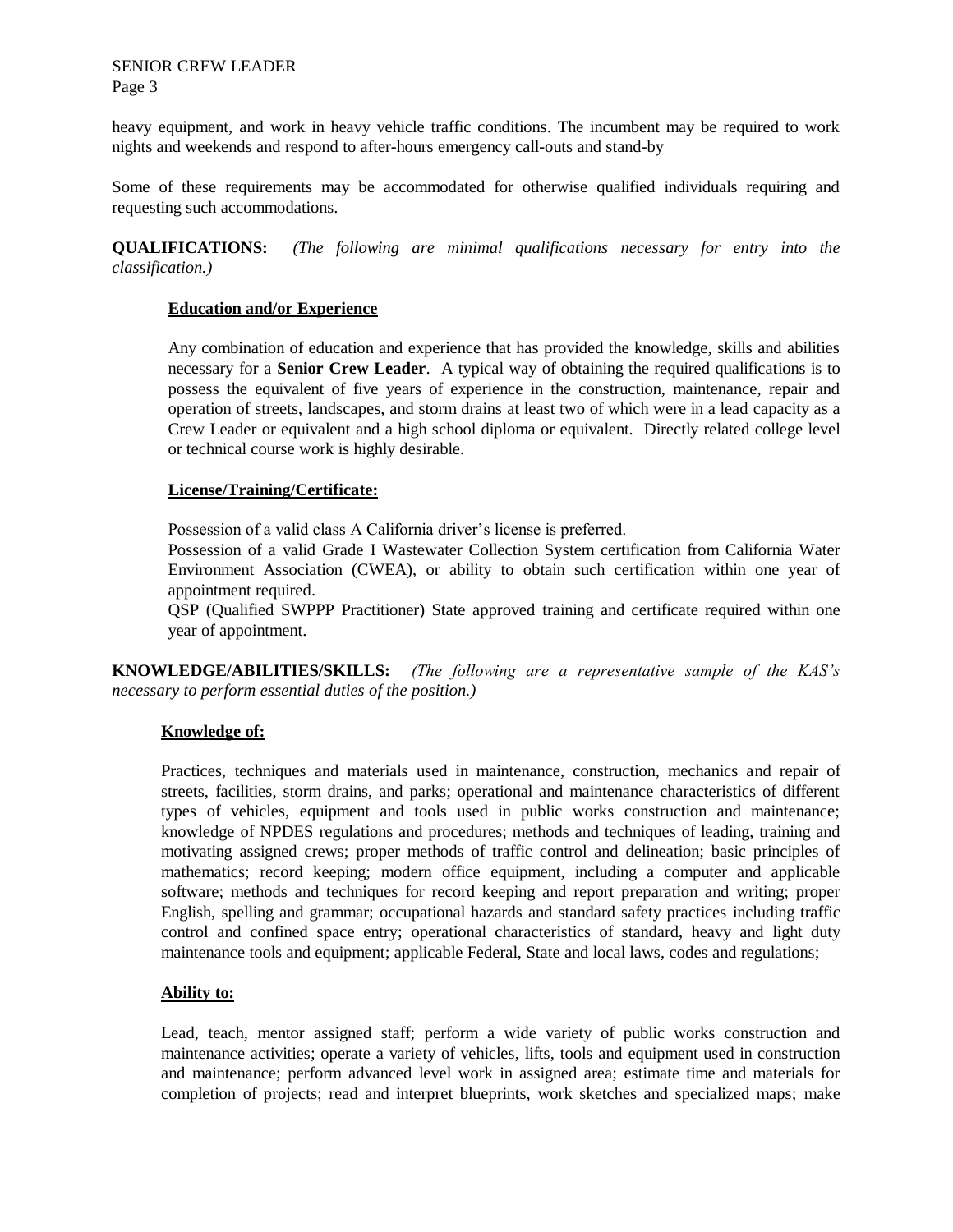sound decisions within established guidelines; analyze a complex issue, and develop and implement an appropriate response; prepare work records and routine reports; perform heavy manual labor; plan, organize and lead the work of subordinate staff; trains others in the use of safe work practices and enforce those practices; communicate clearly and concisely, both orally and in writing; courteously respond to community issues, concerns and needs; deal constructively with conflict and develop effective resolutions; work independently; assist with Division's budget; establish and maintain effective working relationships.

### **Skill to:**

Operate an office computer and a variety of word processing and software applications; safely and effectively operate a variety of equipment, tools and vehicles used in construction, maintenance and repair activities.